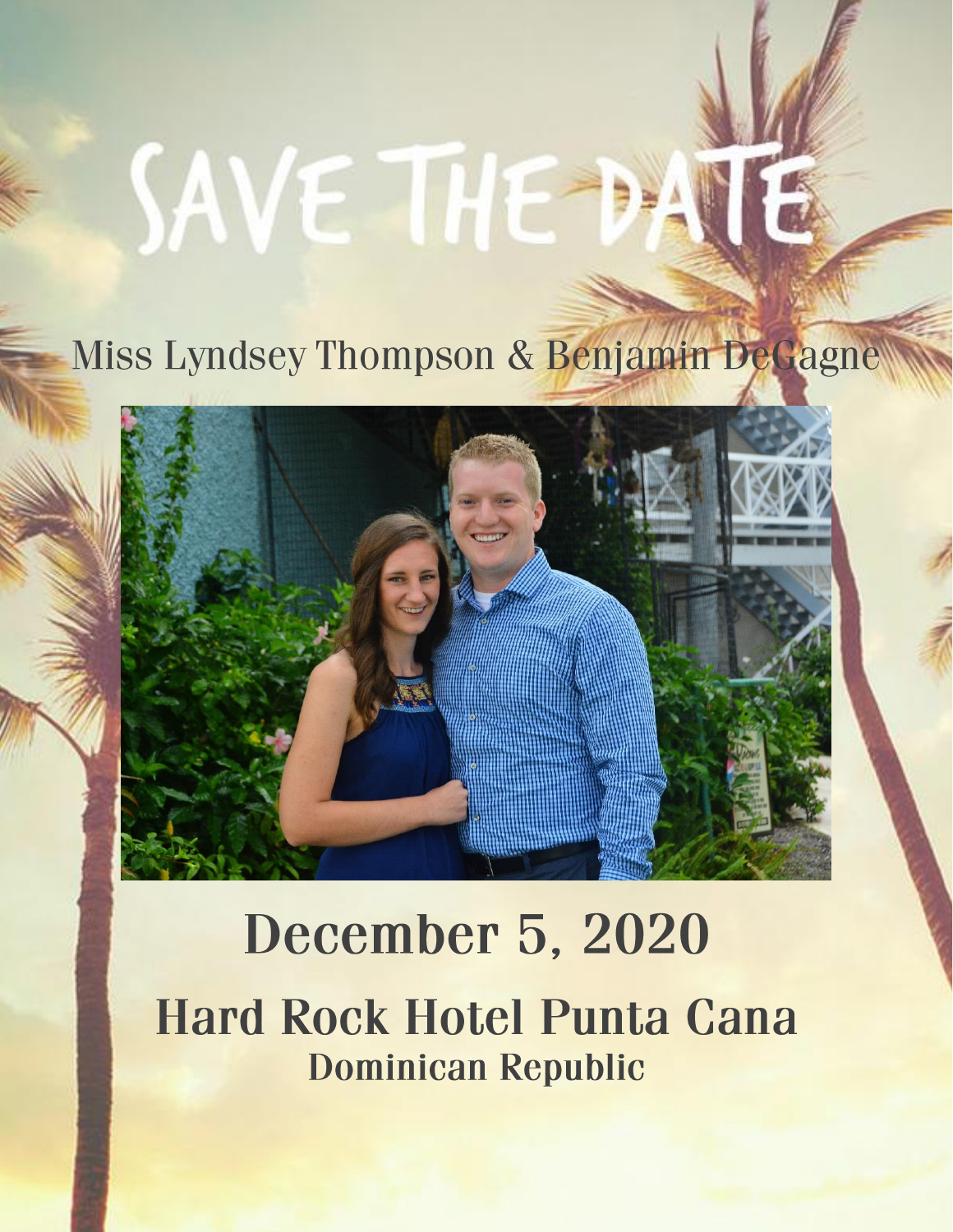

1.317.577.7775 ext 26 1.877,943,8282 ext 26

# **TO RESERVE YOUR ROOM CLICK HERE:** <https://www.beachbumvacations.com/reservations> \_\_\_\_\_\_\_\_\_\_\_\_\_\_\_\_\_\_\_\_\_\_\_\_\_\_\_\_\_\_\_\_\_\_\_\_\_\_\_\_\_\_\_\_\_\_\_\_\_\_\_\_\_\_\_\_\_\_\_\_\_\_\_\_\_\_\_\_\_\_\_\_\_\_\_\_\_\_\_\_\_\_\_\_\_\_\_\_\_\_\_\_\_\_\_\_\_\_\_\_\_\_\_\_\_\_\_\_\_\_\_\_\_\_\_\_

Our travel concierge is Danialle Natale



"Travel the WORLD with 'US' Phone: 1-877-943-8282 Ext 26 Email: [Danialle@beachbumvacation.com](mailto:Danialle@beachbumvacation.com) **For a faster response, please email Danialle.**

**Bookings must be made via our online form at <http://www.beachbumvacations.com/reservations> [t](http://www.beachbumvacation.com/reservation)o ensure accuracy. Reservations cannot be made via phone.**

**Rates below are all inclusive and are reserved only for guests of Lyndsey & Ben's Wedding!** Lyndsey & Ben have blocked off rooms for their wedding guests. They would like to encourage all their guests to book with Beach Bum Vacation. You must book your room directly with **Beach Bum Danialle** to ensure that you will receive wedding guest rates, be included on the guest list, all your travel arrangements are taken care of and you'll be included in all events for the wedding.

**Space is limited so make sure to reserve your room early!**

\*ALL-INCLUSIVE\*

\* Rates are based on travel between December 2 - 9, 2020 for a minimum of 3 nights and are PER PERSON (pp) \*

## **Hard Rock Hotel Punta Cana**

#### **Travel Window December 2 - 9, 2020**

| Caribbean Suite - Prices are per person (PP) |                  |                  |                  |                  |                  |  |  |  |
|----------------------------------------------|------------------|------------------|------------------|------------------|------------------|--|--|--|
|                                              | 3 Night PP Total | 4 Night PP Total | 5 Night PP Total | 6 Night PP Total | 7 Night PP Total |  |  |  |
| Single Occupancy                             | \$1,000.38       | \$1,322.84       | \$1,645.30       | \$1,967.76       | \$2,290.22       |  |  |  |
| Double Occupancy                             | \$598.92         | \$786.70         | \$974.48         | \$1,162.26       | \$1,350.04       |  |  |  |
| Triple Occupancy                             | \$561.36         | \$737.48         | \$913.60         | \$1,089.72       | \$1,265.84       |  |  |  |
| Quad Occupancy                               | \$543.21         | \$712.86         | \$882.51         | \$1,052.16       | \$1,221.81       |  |  |  |
| Child 2 - 17                                 | \$33.00          | \$33.00          | \$33.00          | \$33.00          | \$33.00          |  |  |  |

| Islander Jr Suite - Prices are per person (PP) |            |                                   |                  |                  |                  |  |  |  |
|------------------------------------------------|------------|-----------------------------------|------------------|------------------|------------------|--|--|--|
|                                                |            | 3 Night PP Total 4 Night PP Total | 5 Night PP Total | 6 Night PP Total | 7 Night PP Total |  |  |  |
| Single Occupancy                               | \$1,023.69 | \$1,353.92                        | \$1,684.15       | \$2,014.38       | \$2,344.61       |  |  |  |
| Double Occupancy                               | \$611.88   | \$804.84                          | \$997.80         | \$1,190.76       | \$1,383.72       |  |  |  |
| Triple Occupancy                               | \$570.42   | \$749.13                          | \$927.84         | \$1,106.55       | \$1,285.26       |  |  |  |
| Quad Occupancy                                 | \$549.72   | \$721.96                          | \$894.20         | \$1,066.44       | \$1,238.68       |  |  |  |
| Child 2 - 17                                   | \$33.00    | \$33.00                           | \$33.00          | \$33.00          | \$33.00          |  |  |  |

www.BEACHBUMVACATTEN.com

"TRAVFI THE WORLD WITH US"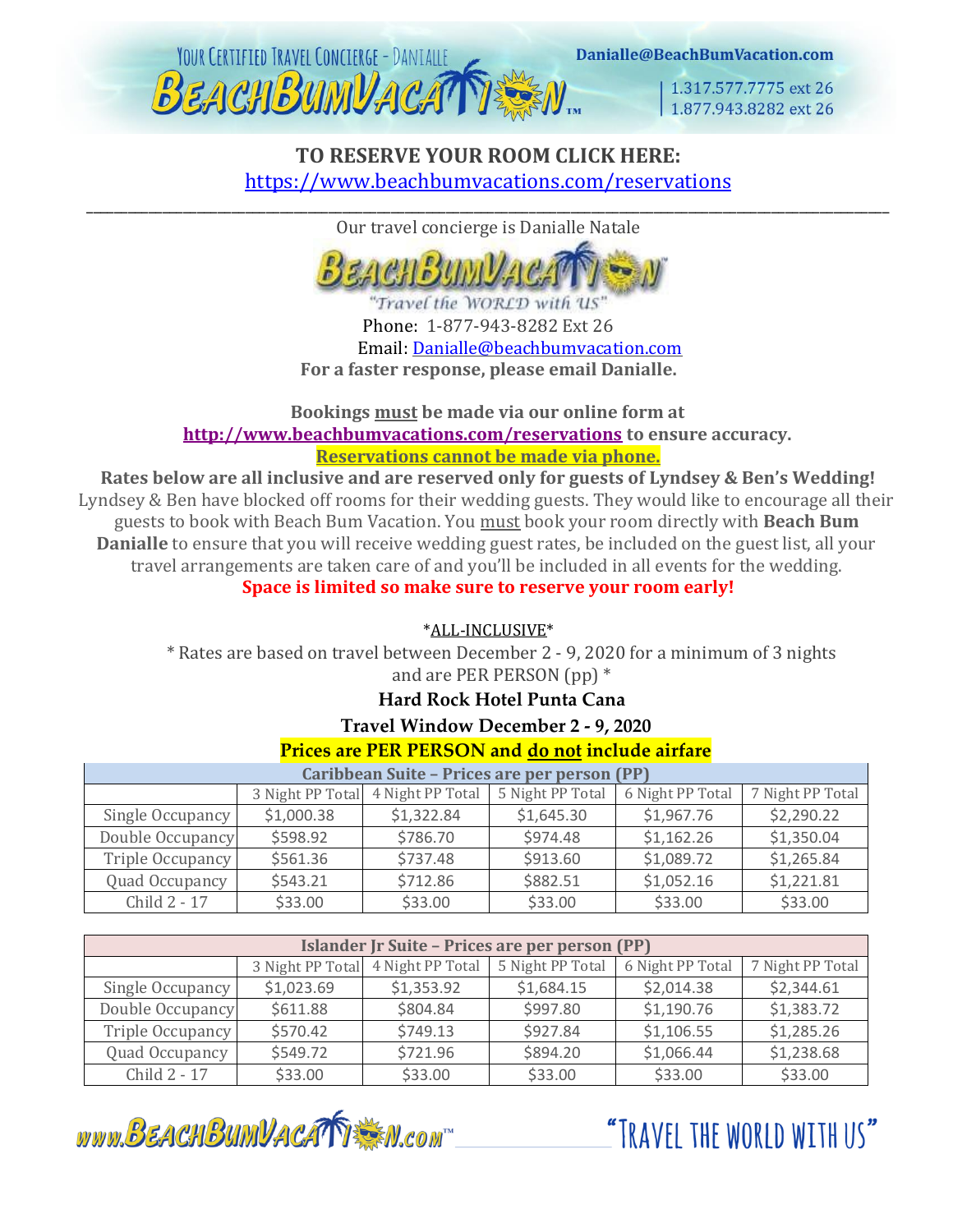

Danialle@BeachBumVacation.com

1.317.577.7775 ext 26 1.877.943.8282 ext 26

#### Single Occupancy: 1 adult per room

Double Occupancy: 2 adults per room (EXAMPLE: Double Occupancy cost x 2 for room total)

Triple Occupancy: 3 adults per room

Quad Occupancy: 4 adults per room

\*\*CHILD RATES ONLY APPLY WHEN BOOKING A ROOM WITH 2 PAYING ADULTS\*\* \*\*\*If you would like a different room category and/or travel dates, please inquire with Danialle as soon as possible as they are based on availability at the time of booking\*\*\*

## **WHAT'S INCLUDED?**

Transportation to/from the resort, accommodations as selected, all meals, unlimited alcoholic and non-alcoholic beverages, in-room mini-bar with beer, water, soft drinks (re-stocked once a day), daily and nightly activity program, non-motorized water sports, live music and shows, fitness center, taxes and gratuities all included.

\*\*Limitless Resort Credit per room also included. 25% service fee payable at the resort for any portion of the resort credit used.

\*Please fill in the Reservation Form at [www.beachbumvacations.com/reservations](http://www.beachbumvacations.com/reservations) with information as it appears on your passport to secure your room!

> \*\*\*\*\*All reservations MUST to be made by July 22, 2020. \*\*\*\*\* **Space is limited so make sure to reserve your room early!** \*NOTE: Rates above do NOT include airfare. Inquire with Danialle@beachbumvacation.com for up-to-date airfare rates into Punta Cana for your dates of travel.

# **\*\*\* Process of Booking** \*\*\*

 $\triangle$  Determine your travel dates & who you'll be sharing a room with then click on the secure Reservation Link and fill in your information: \*RESERVATION link[: https://www.beachbumvacations.com/reservations](https://www.beachbumvacations.com/reservations)

❖ If you have frequent flyer miles or airline credit vouchers Danialle is NOT able to book your flight. You must do so on your own.

❖ Determine if you want travel protection. It's highly recommended! Insurance rates below. TRAVEL INSURANCE: Details for Optional Travel Insurance: (\$129 per adult/\$79 per child age 12 and under), will allow you to cancel for any reason up to airline check in with full refund (minus insurance cost), up to \$800 per person for baggage loss, up to \$100 per person trip delay or interruption & up to \$5000 per person medical expenses.

> **You will need to indicate on the form if you accept or decline TRIP INSURANCE.**

www.BEACHBUMVACATTEM.com

"TRAVEL THE WORLD WITH US"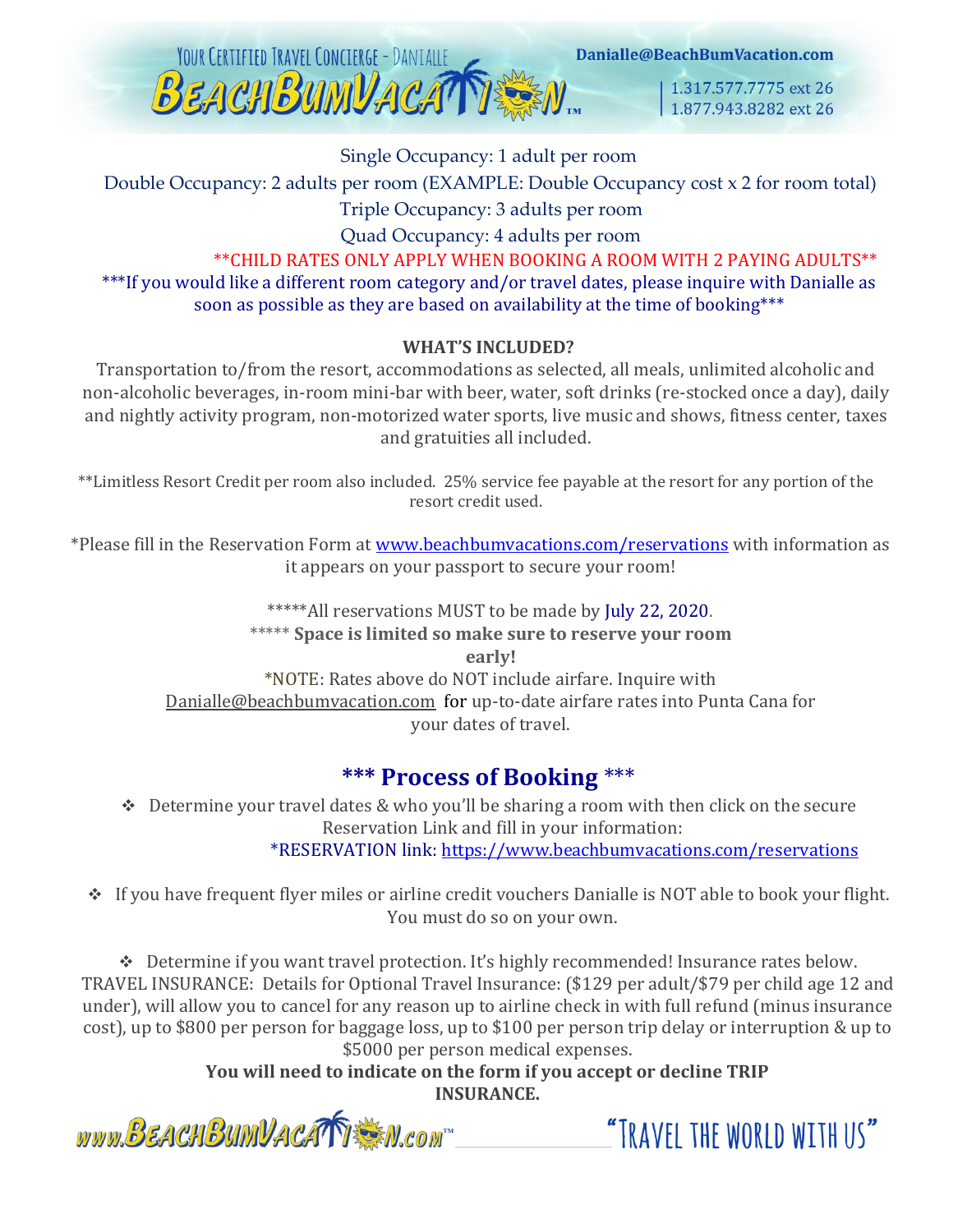

PLEASE NOTE: Insurance is due at the time of making your initial deposit. Insurance CANNOT be added after initial deposit is made. **I strongly encourage you to purchase travel protection.**

# **DOWN PAYMENT OPTIONS:**

1) **Room Only**: It's just \$150 per person to book just the room. 2) **Room with insurance**: It's just \$150 per person + the cost of insurance (\$129 per adult//\$79 per child age 12 and under)

3) **Room and flights without insurance**: It's \$150 per person + total airfare cost.

4) **Room and flights with insurance**: It's just \$150 per person + total airfare cost + the cost of insurance

(\$129 per adult//\$79 per child age 12 and under)

❖ **After the down payment is made the final balance is due September 16, 2020. NO EXCEPTIONS**

## **Late fees will apply to any payments made after September 16, 2020**

❖ Once you place your reservation and your payment has been applied you will receive a confirmation invoice/itinerary for your trip!

## **\*\*\* Important Travel & Booking Information \*\*\***

When should I book?: As soon as possible for the best flight schedules and perks for being a part of Lyndsey & Ben's Wedding Group!

\*IMPORTANT! -- Airfare WILL fluctuate depending on availability at time you make your reservation, please make your payment with Danialle as soon as possible to ensure the lowest rate and best flight time options. Flight schedules to Punta Cana (airport code PUJ) can be limited so please contact her soon to make your reservation.

Who should I ask for when making my reservation? All reservations must be made directly through Danialle Natale at Beach Bum Vacation. [www.beachbumvacations.com/reservations](http://www.beachbumvacations.com/reservations)

Payment policy: In order to guarantee your room the full payment must be received by **September 16, 2020**. AIRFARE will be due at the time you are ready to add it to your package. Beach Bum Vacation's insurance policy will cover your airfare 100% if booked through Beach Bum Vacation. **Airfare booked separately is not covered.**

> Visa, MasterCard, American Express and Discover & Diners Club are accepted. Note: Returned checks subject to \$30.00 fee.

What travel documents will I need? You will need a valid passport book in order to travel to Punta Cana, **no exceptions**.

www.BEACHBUMVACATTEM.com

"TRAVFI THE WORLD WITH US"